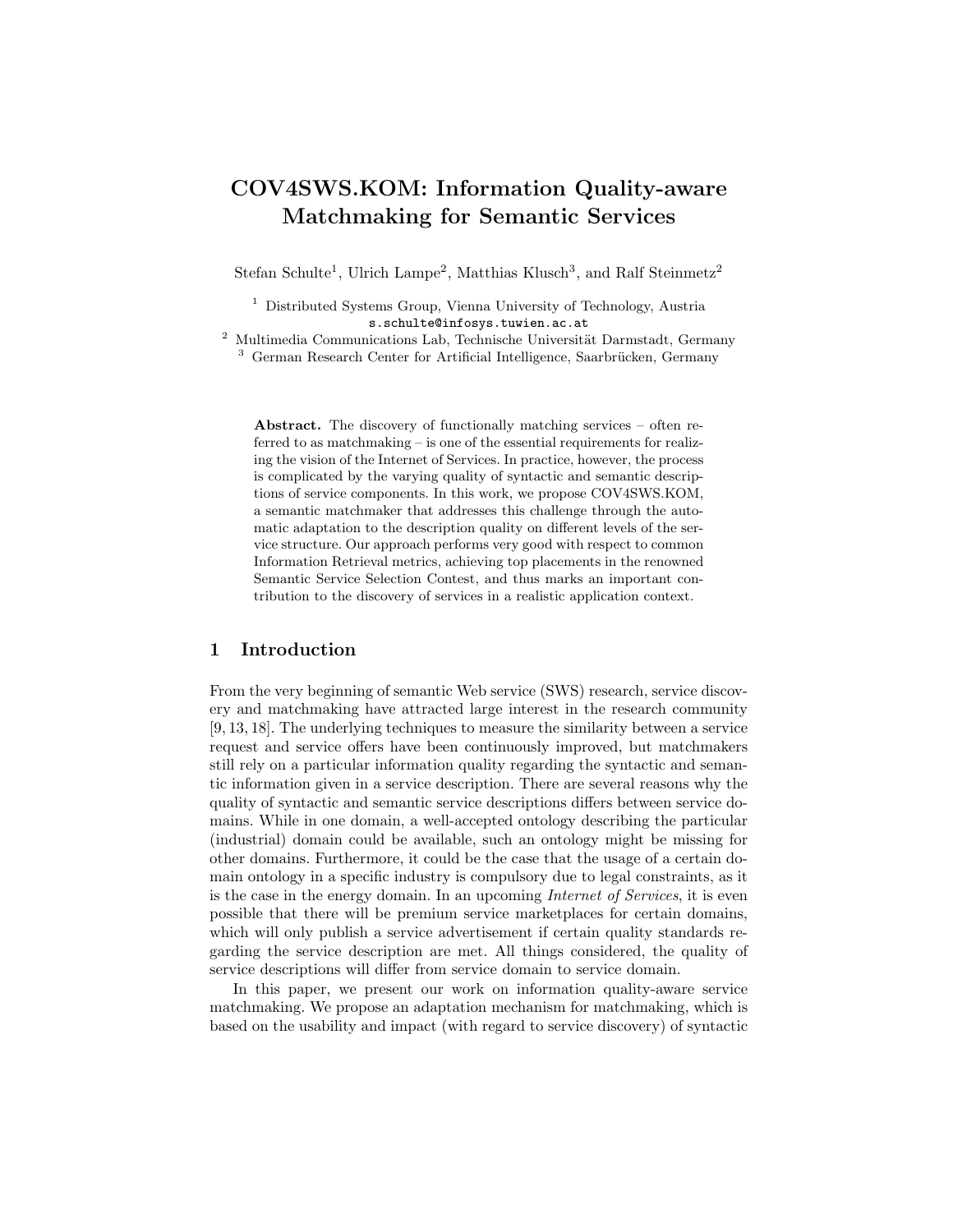descriptions and semantic annotations on different levels of the service description structure. The actual measurement of semantic-based similarities is based on metrics from the field of information theory. Furthermore, a linguistic-based fallback strategy is applied. Our approach is implemented in COV4SWS.KOM, a service matchmaker for WSDL 2.0 and SAWSDL. Unless explicitly defined otherwise, it is possible to transfer all concepts and results from this paper to WSDL 1.1 based on corresponding mappings respectively adaptations of the algorithms. In fact, COV4SWS.KOM also operates on other SWS description standards, most importantly hRESTS in conjunction with MicroWSMO for RESTful services. However, due the existence of a de facto standard test collection for the purposes of evaluation, our focus lies on WSDL in combination with SAWSDL in the work at hand. COV4SWS.KOM extends our former work on semantic matchmaking [14, 22] by providing a novel approach to adapt matching results based on the usability of service descriptions in a certain domain.

The remainder of this paper is structured as follows: In Section 2, we provide a brief presentation of SAWSDL. Our general considerations as well as the matchmaking approach are presented in Section 3. We evaluate different configurations of COV4SWS.KOM and compare the results with other matchmaking approaches for SAWSDL (Section 4). As will be presented in the evaluation, COV4SWS.KOM is capable of competing with state-of-the-art matchmakers in terms of Information Retrieval (IR) metrics like precision and recall while offering an adaptation mechanism for different degrees of description quality. Eventually, we comment on the related work (Section 5) and conclude this paper (Section 6).

# 2 Service Descriptions using WSDL 2.0 and SAWSDL

To keep this paper self-contained, we will give a short discussion of WSDL 2.0 in the following. We refer to the WSDL 2.0 specification for further details [3].

The abstract part of a WSDL document advertises what a service does while the concrete part defines how a service can be consumed and where it is located. In service discovery, the description of what a service does is of primary interest. Hence, in the following, the abstract part of a WSDL-based service description – interfaces, operations, and message parameters – will be utilized. These service components constitute the service abstraction levels of WSDL 2.0: Functionalities, i.e., interactions between a client and a service, are described by abstract operations. A set of operations defines a service interface. For each operation, a sequence of messages a service is able to send or receive may be defined. In WSDL 2.0, messages are defined using (XSD) parameter types [3].

SAWSDL imposes neither restrictions on what a semantic annotation eventually means nor the type of semantic concept that is addressed. However, the SAWSDL specification states that on interface level, a modelReference might be a categorization, while on operation level, a modelReference might specify a high level description of the operation – both apply to functional semantics as defined by Gomadam et al. [7]. On message respectively parameter level, modelReferences most likely define data semantics [6]. This meaning of semantic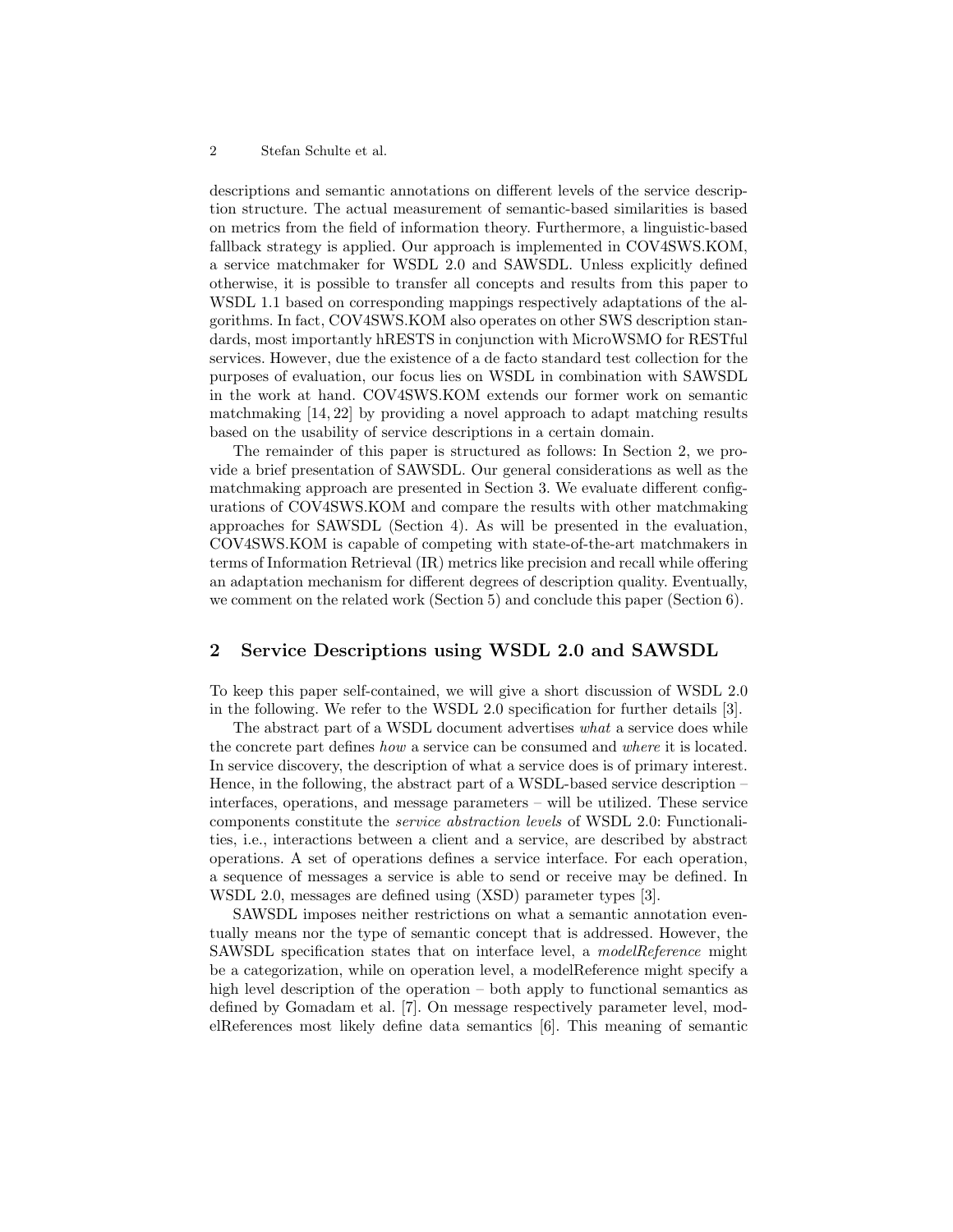annotations is compliant with the classification made for WSMO-Lite [23] and will be the foundation for the matchmaking approach presented in this paper.

Likewise, the SAWSDL specification does not restrict the type of semantic concepts a modelReference should point to. The only requirement is that the concepts are identifiable via URI references. This is an advantage in so far as it allows for a maximum of flexibility in annotating functional service descriptions. Yet, this fact poses a problem if the concepts need to be automatically processed and interpreted in some form. In the context of our work, we will assume the semantic concepts to be formally defined in an OWL DL ontology. As a second constraint, we only consider the first URI from a modelReference, all other URIs are not regarded. This constraint is primarily made for practical reasons, as there is no agreement what another modelReference actually addresses: It could be a reference to a semantic concept from another domain ontology or address preconditions and effects, as it is done for operations in WSMO-Lite [23].

# 3 Information Quality-based Matchmaking

As our matchmaking approach aims at the information quality-aware adaptation of the service discovery process, there are a number of challenges to be met: First, it is necessary to provide the means to compute both syntax- and semantic-based similarity values for different service components, i.e., interfaces, operations, inputs, and outputs. Second, the according similarity values need to be easily combinable in order to derive an overall value for a service request and the service offers that come into consideration. We will investigate these aspects in detail in Section 3.2. Third, the information quality needs to be assessed. Therefore, it is necessary to define what the meaning of information quality actually is:

Information quality of service descriptions. According to [24], data or information quality is a subjective value that needs to be assessed with regard to the task the information will be applied to. Hence, in service matchmaking, information quality depends on the positive impact a service description will have on the outcome of the actual matchmaking process: If a certain information will have a relatively large positive impact on the identification of relevant services, its quality is assumed to be relatively high. Therefore, it is necessary to measure this impact and consequently adapt a matchmaker in order to give information with a higher quality a larger influence on the overall matchmaking results. With respect to service descriptions, information quality could also be interpreted as the degree to which the description is correct regarding the service it purports to describe. However, this would mean to interpret information quality with regard to service description correctness, not service discovery.

Information quality for service selection. As mentioned above, it is reasonable to assume different qualities of information in different service domains. While in one domain, there might be no standard for semantic information at all, there are other domains which provide some semantics (e.g., compulsory data semantics as in the already mentioned energy domain) and maybe – in the upcoming Internet of Services – even domains which demand to semantically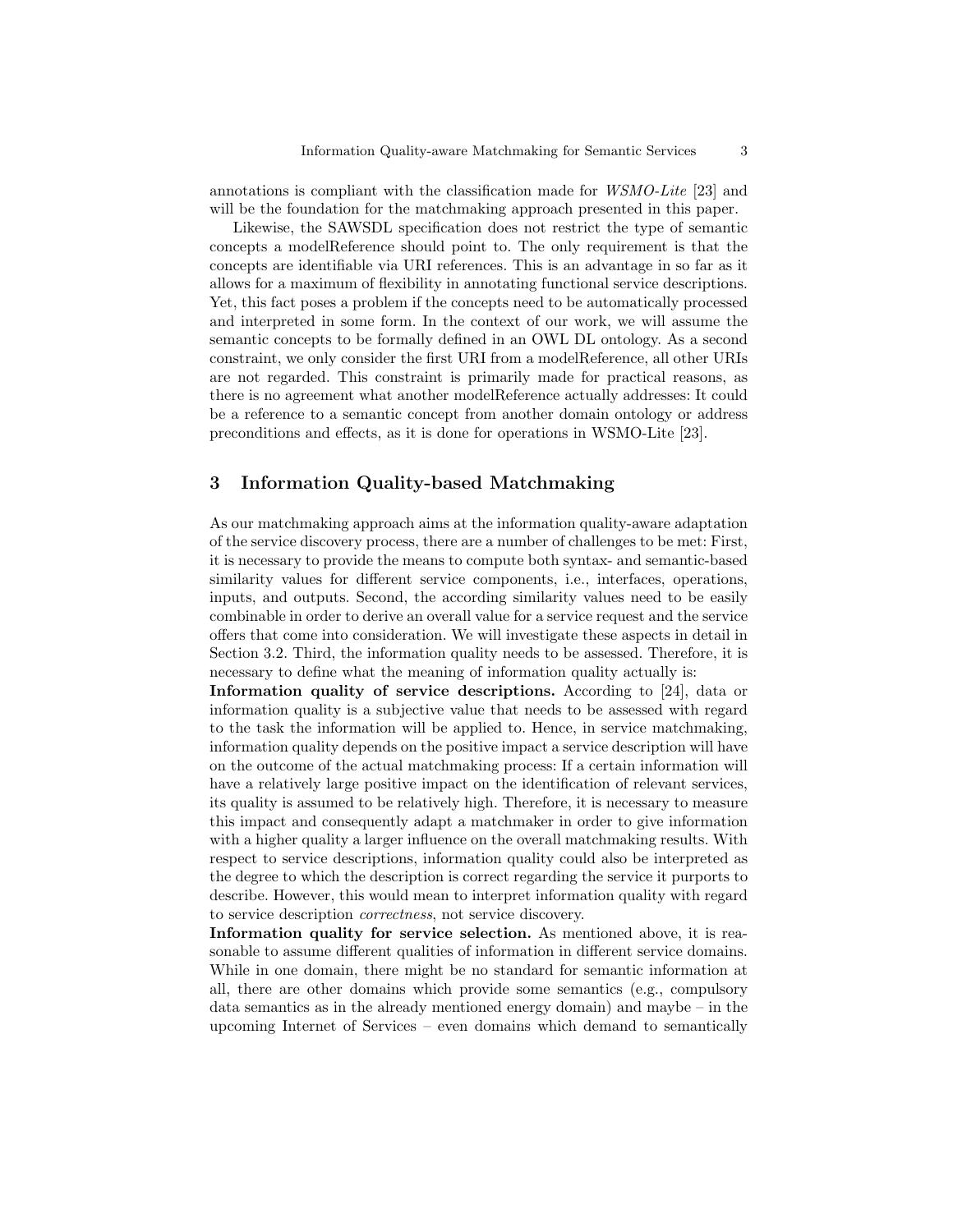describe the complete structure of a service description. Hence, it is reasonable to assume different qualities of semantic and syntactic information on the single abstraction levels of the service description structure. To let a matchmaker learn how to best select relevant services based on the respective degrees of information quality of these descriptions, a matchmaker's adaptation mechanism should be explicitly based on the positive impact the similarity values from different service abstraction levels will have on the retrieval results. This implies that information from all service abstraction levels should be computed and consequently combined using a weighting that indicates the impact of each level. We allow this by providing the means to automatically learn an optimal weighting based on an offline learner and providing similarity metrics for semantic and syntactic descriptions. The following paragraphs give an overview on COV4SWS.KOM, which will be further discussed in Sections 3.1 to 3.3:

Determination of similarities. For a service request and given service offers, COV4SWS.KOM returns a result set arranged in descending order regarding the computed similarity between request and offers. Information from all levels of the description structure is taken into account to calculate the overall similarity. For this, COV4SWS.KOM determines either the semantical or the syntactical similarity for different abstraction levels of a service description and aggregates the single values (cp. Section 3.2). As operations provide the essential functionality a service requester is looking for, COV4SWS.KOM makes use of an operations-focused, weighted aggregation of similarity values (cp. Section 3.1).

Aggregation of similarities. To combine the similarity results from the different service abstraction levels, COV4SWS.KOM performs a linear regression analysis using an Ordinary Least Squares (OLS) estimator (cp. Section 3.3) [25]. We assume that the weighted linear combination of similarities on individual levels predicts the aggregated similarity of two operations, and thus, ultimately, two services. The estimator learns the optimal weightings of abstraction levels during an offline training phase. For this, a selection of service requests and service offers, along with their respective mutual relevance rating, is available for training. A subset of a test collection satisfies this condition (cp. Section 4.1).

### 3.1 Operations-focused Matching

Generally, for each service request, the most relevant service offers should be identified. Following an operations-focused matching approach, the overall similarity between a service request and a service offer relates to the degree to which their respective operations match. This actually means that for each operation requested, the best matching operation in a service offer should be identified.

This leads to our overall matchmaking process as depicted in Figure 1. For each pair of operations in service request and offer, their respective input  $(\text{sim}_{in}),$ output  $(im_{out})$ , native operation  $(sim_{op})$ , and interface  $(sim_{iface})$  level similarity is computed using the similarity metrics presented in Section 3.2. This means that semantic or syntactic similarity is measured at every single service abstraction level based on the metrics described below. These individual similarities are then combined using specified weights,  $w_{in}$ ,  $w_{out}$ ,  $w_{op}$ , and  $w_{ifacc}$ ,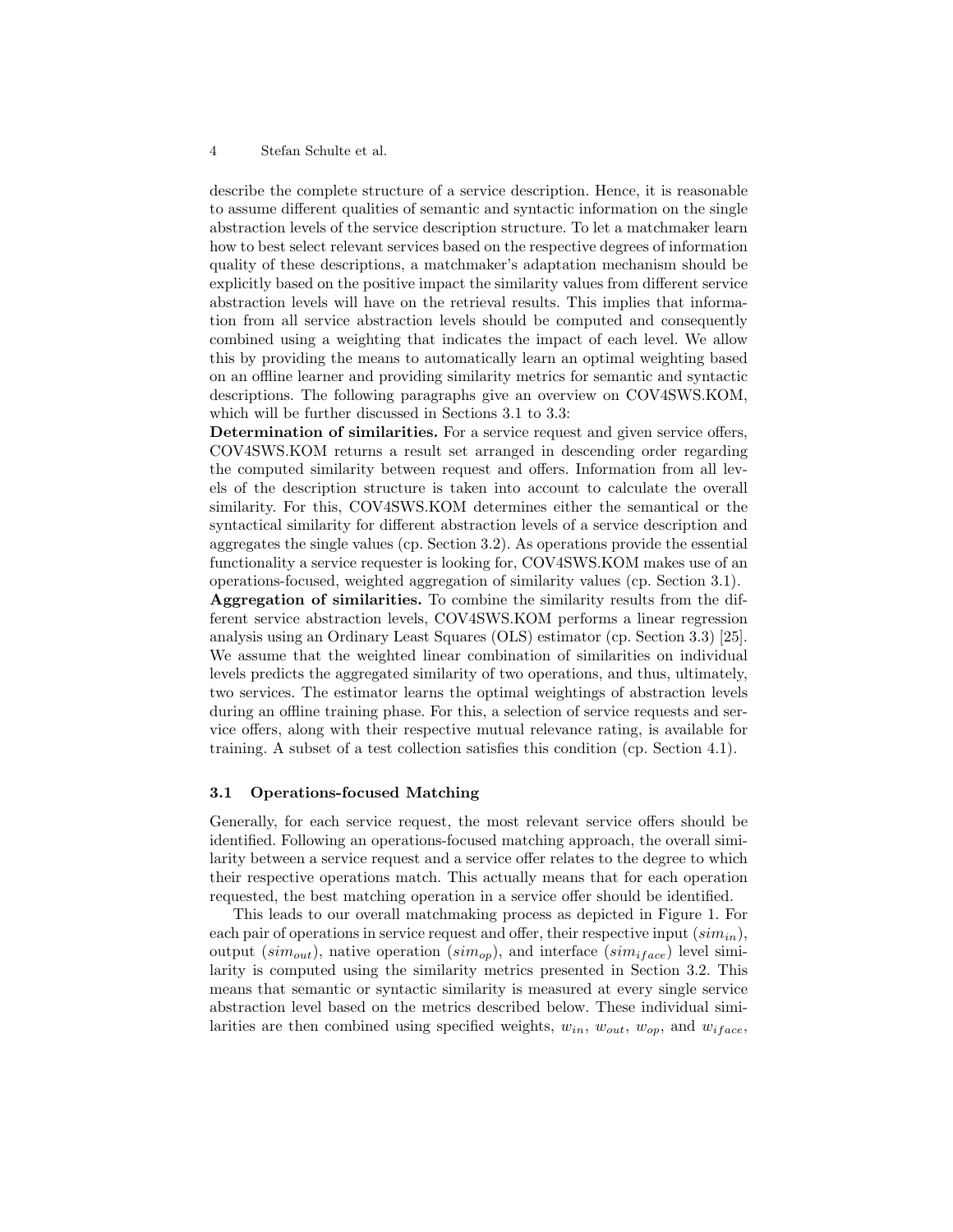

Fig. 1. Matchmaking Process in COV4SWS.KOM

resulting in an aggregated similarity value  $sim_{agg}$  for each pair of operations. Formally, for a pair of operations  $a$  and  $b$ , we define:

$$
w_{iface} + w_{op} + w_{in} + w_{out} = 1
$$
\n<sup>(1)</sup>

$$
sim_{agg}(a,b) = sim_{iface}(a,b) * w_{iface} + sim_{op}(a,b) * w_{op}
$$
  
+ 
$$
sim_{in}(a,b) * w_{in} + sim_{out}(a,b) * w_{out}
$$
 (2)

Once similarities between all pairs of operations in a service request and service offer have been computed, the overall service similarity  $sim_{serv}$  is derived by finding an optimal matching of operations: The final matching for a pair of services is conducted between their respective union set of operations, disregarding how the operations are organized into interfaces. Formally, let I and J be the sets of operations in a service request R and offer O, respectively. Let  $x_{ij}$  be a binary variable, indicating whether  $i \in I$  has been matched with  $j \in J$ . Then,

$$
sim_{serv}(R, O) = \frac{1}{|I|} * \sum_{i \in I, j \in J} x_{ij} * sim_{agg}(i, j)
$$
\n(3)

The matching of sets of components (specifically, inputs, outputs, and operations) is based on bipartite graphs. It perceives the sets of components of a service request and offer as two partitions of nodes in a graph. Each node in the first partition is connected with each node in the second partition through a weighted edge. The edge weights correspond to the respective similarity between two components. Using the well-established Hungarian (or Kuhn-Munkres) algorithm, the bipartite graph matching algorithm computes a 1-on-1 assignment of components. Each component of the service request is matched with one component of the service offer while maximizing the overall edge weight. If a component i has been matched with a component j,  $x_{ij} = 1$ , else  $x_{ij} = 0$ . To handle differing cardinalities of the sets, an extension of the Hungarian algorithm is applied [4].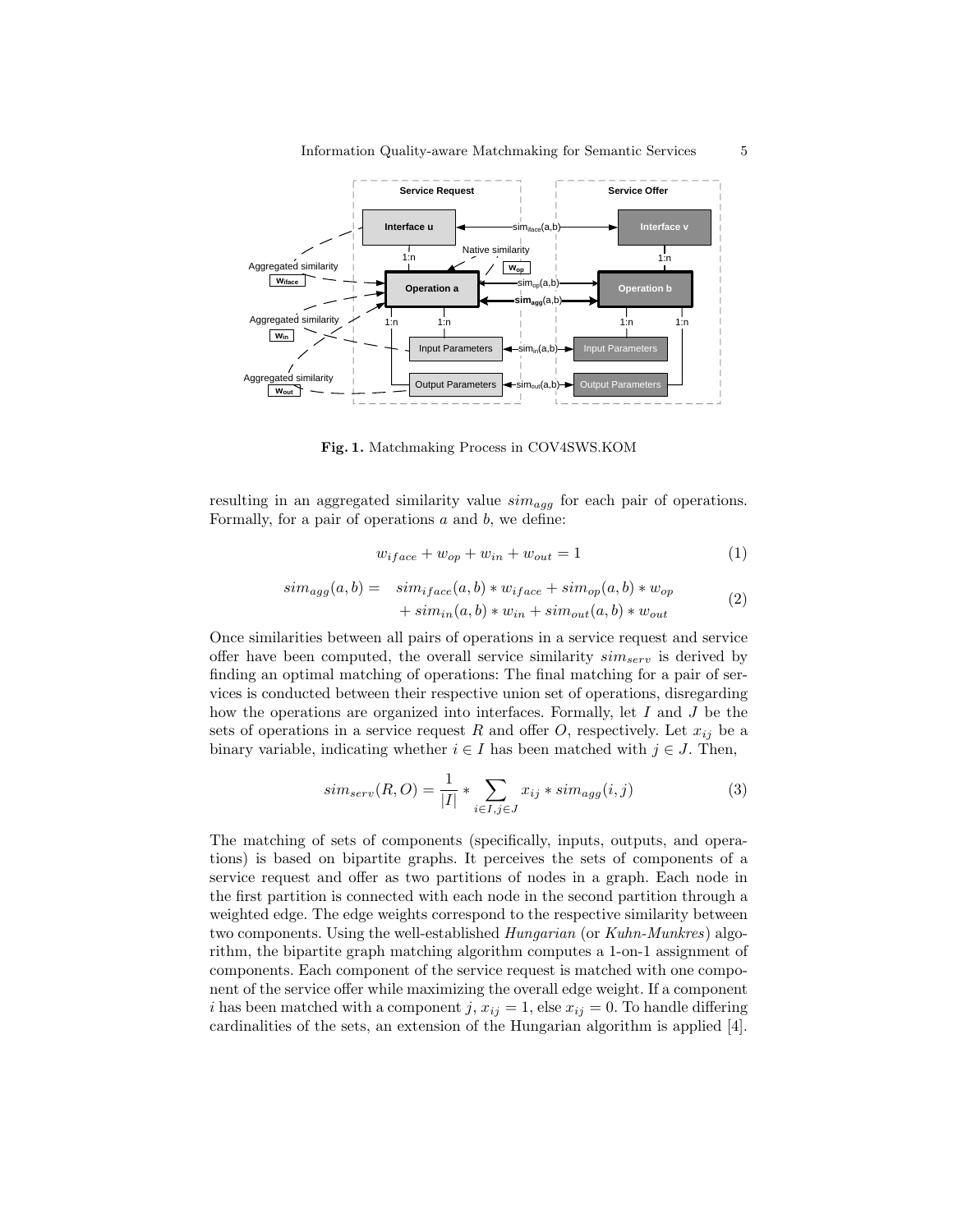Subsequent to the matching process, the weights of all matched edges are summed up and divided by the cardinality of the original sets. This yields the similarity for two sets of components. If the cardinality of the two sets differs, the following strategy is used: Generally, the cardinality of the set associated with the service request is decisive: If an offer lacks requested operations or outputs, its overall similarity decreases. For inputs, the cardinality of the set associated with the service offer is decisive: If an offer requires more inputs than the request provides, its overall similarity decreases. Such procedure does not exclude any services due to a mismatch in the number of parameters or operations. Instead, these offers are implicitly punished by a reduction in overall similarity. The approach is based on the notion that such service offers may still be able to provide a part of the initially requested functionality or outputs, or may be invoked by providing additional inputs.

#### 3.2 Assignment of Similarities

In almost every case, the foundation for semantic-based matchmakers is subsumption reasoning, i.e., the determination of subconcept and superconcept relationships between semantic concepts [1]. Subsumption-based matchmaking suffers from a number of drawbacks. For one, it may reward the annotation with overly generic concepts and thus may lead to suboptimal matchmaking results [2]. This makes it necessary to use further aspects to penalize overly generic annotations. Second, subsumption-based Degrees of Match (DoMs) are quite coarse-grained and do not incorporate additional information available from the ontology structure, such as the distance between two concepts or the degree of increasing specialization between levels. Third, the combination with usually numerical similarity values from IR is generally not easy to achieve but nevertheless necessary in the work at hand as described above. Last, subsumption-based DoMs rely on a ranking, which can to some degree be quite arbitrary [22].

Hence, we make use of a different approach to compute the similarity between two semantic concepts in an ontology, the so-called *semantic relatedness*. The assignment of semantic relatedness of concepts in an ontology or taxonomy is a well-known problem from computational linguistics and artificial intelligence. In contrast to the logic-based subsumption matching usually applied, non-logic-based semantic relatedness possesses a certain degree of uncertainty, as it is the case with IR-based similarity measures: semantically related objects might still not be similar and may lead to both false positives and false negatives [5]. Nevertheless, such approaches provide a multitude of well-explored methodologies and similarity measures. Thus, methods from the field of semantic relatedness might provide a significant contribution to SWS matchmaking. In fact, it has been shown elsewhere that hybrid semantic service matchmaking which combines means of logic-based and non-logic-based semantic matching can outperform each of both significantly [10].

It is quite common in the area of service matchmaking to make use of a graph representation of an ontology, where the graph nodes represent the semantic concepts and the links (edges) between the nodes represent relationships between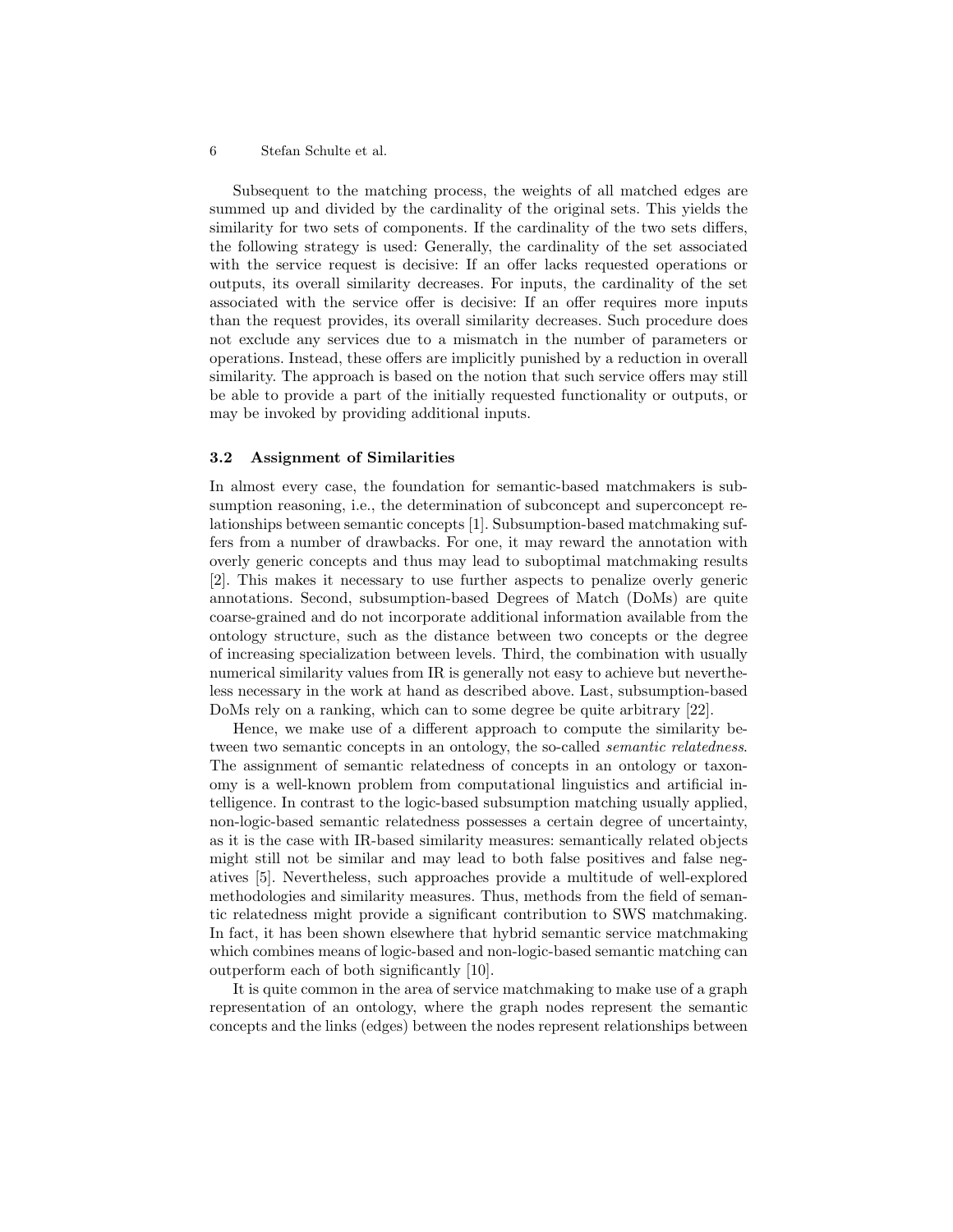the concepts. The most intuitive way to compute semantic relatedness between nodes in a graph would be the measurement of the shortest distance (*path length*) between the graph nodes [5]. In the following, we refer to this measure as  $\sin p_L$ . Furthermore, we make use of the metrics by Resnik [20] and Lin [15]:

$$
sim_{Resnik}(A, B) = -\log p(anc(A, B))
$$
\n(4)

$$
sim_{Lin}(A,B) = \frac{2 * \log p(anc(A,B))}{\log p(A) + \log p(B)}
$$
(5)

For these metrics, all concepts in an ontology are augmented with values which indicate the *probability* that an instance of a concept is encountered (e.g., in a service description). The actual similarity of two concepts  $A$  and  $B$  is based on the probability p assigned to their most informative ancestor  $anc(A, B)$ . Probabilities are monotonically non-decreasing if moving up the taxonomy; if an ontology possesses a unique top node, its probability is 1. This can be traced back to the fact that classes inherit the probability values of their subclasses. After the probability has been determined, it is possible to derive the information content of  $p(anc(A, B))$  which is defined as its negative log likelihood [5].

If there are no semantic concepts associated with service components or their processing fails, it might still be possible to measure the syntactic similarity of these components. E.g., it could be the case that on the message parameter level, types are semantically defined, while on operation and interface levels, only the syntax-based names of the components are available. Hence, we include a basic fallback strategy into our matchmaking approach. More precisely, the similarity between associated concept (and alternatively, component) names for a given pair of components is computed using the WordNet ontology [16]. Analogue to the semantic-based similarity measures, the similarity is a numerical value. Before the actual similarity can be computed, all names are tokenized. Tokens that do not correspond to a word in the WordNet ontology are additionally scanned for meaningful substrings in a recursive manner. Each set of words constitutes a partition for a bipartite graph. The edge weight corresponds to the inverse distance of a pair of words in WordNet. Consecutively, bipartite graph matching is employed, with the average edge weights in the matching yielding the similarity of the two names and thus, of two service components.

To improve the performance of matchmaking in terms of query response time and scalability, we utilize caching, namely semantic similarity, WordNet distance, and word splitting caches. Caches may be filled both at registration and query time. In the first and generally applied case, each new service offer is matched against all service offers in the repository, thus maximizing the cache population and, subsequently, the potential cache hit rate. In the latter case, only the results from matching the service queries against all service offers are stored.

### 3.3 OLS-based Automatic Weight Adaption

The central question regarding information quality-aware service discovery is to which degree different abstraction levels of a service description need to be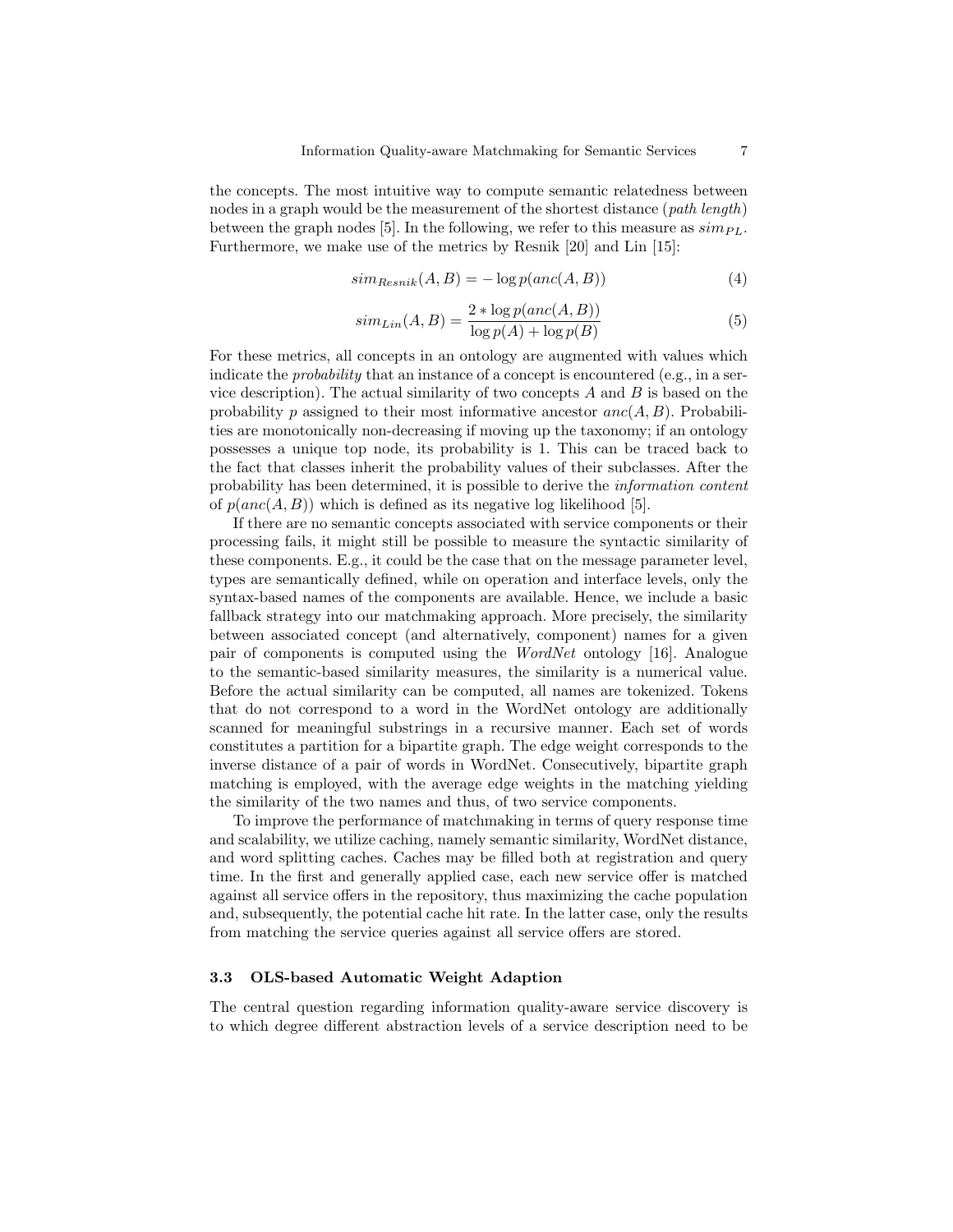regarded in the matchmaking process. As presented in Section 3.1, we allow the weighting of similarity values for interfaces, operations, and input and output parameters. The manual determination of such weightings is to some degree arbitrary. Furthermore, a particular weighting might be suitable for one service domain, as it reflects the information quality on the different levels of the service description structure correctly, but completely wrong for another service domain.

To account for this, COV4SWS.KOM applies an OLS estimator [25] for the determination of optimal level weights. The process is based on the notion that a dependent variable  $y^{a/b}$ , corresponding to the similarity of two operations a and b according to a numerical scale, can be derived through the linear combination of a set of independent variables  $x_L^{a/b}$  $L^{a/\nu}$ , corresponding to the individual similarity on a certain service abstraction level  $L$  when matching  $a$  and  $b$ .

In the training phase, COV4SWS.KOM matches all pairs of operations in all service requests and offers. For each pair  $a$  and  $b$ , the computed similarity on each level L yields a new entry  $x_L^{a/b}$  $L^{a/\nu}$  for the *design matrix X*. Furthermore, COV4SWS.KOM retrieves the predefined similarity of operations  $a$  and  $b$ , which yields a new entry  $y^{a/b}$  in the vector of predictors y. An example with realistic values is provided in Eq. 6 ( $a$  and  $b$  are operations in the service request;  $c, d$ and  $e$  are operations in the service offer;  $y$  is based on 4-point graded relevance).

$$
(X|y) = \begin{pmatrix} x_0^{a/c} & x_0^{a/c} & x_0^{a/c} & x_0^{a/c} & y_0^{a/c} \\ x_0^{a/d} & x_0^{a/d} & x_0^{a/d} & x_0^{a/d} & y_0^{a/d} \\ x_0^{a/c} & x_0^{a/c} & x_0^{a/c} & x_0^{a/c} & y_0^{a/c} \\ x_0^{b/c} & x_0^{b/c} & x_0^{b/c} & x_0^{b/c} & y_0^{b/c} \\ x_0^{b/c} & x_0^{b/c} & x_0^{b/c} & x_0^{b/c} & y_0^{b/c} \\ x_0^{b/d} & x_0^{b/d} & x_0^{b/d} & x_0^{b/d} & y_0^{b/d} \\ x_0^{b/c} & x_0^{b/c} & x_0^{b/c} & x_0^{b/c} & y_0^{b/c} \\ x_0^{b/c} & x_0^{b/c} & x_0^{b/c} & x_0^{b/c} & y_0^{b/c} \end{pmatrix} = \begin{pmatrix} 0.73 & 0.63 & 0.81 & 0.79 & 0.67 \\ 0.54 & 0.55 & 0.63 & 0.81 & 0.79 & 0.67 \\ 0.56 & 0.55 & 0.55 & 0.47 & 0.33 \\ 0.33 & 0.11 & 0.26 & 0.23 & 0.10 & 0.33 \\ 0.56 & 0.23 & 0.61 & 0.45 & 0.33 \\ 0.11 & 0.11 & 0.33 & 0.35 & 0.33 \end{pmatrix} \tag{6}
$$

Given the design matrix and vector of predictors, the standard OLS estimator can be applied [25]. It yields the initial estimate of level weights, namely the vector  $\hat{\beta}$  (Eq. 7). In order to derive the final level weights, we further process the vector. First, negative level weights, which can potentially result from the OLS estimator, are set to 0, resulting in  $\tilde{\beta}$  (Eq. 8). This ensures that increasing similarities on the individual levels do not have a negative impact on the aggregated similarity as it would be contradictory to common sense if higher similarity on one level resulted in diminished overall similarity. Second, the entries are normalized such that their sum matches the maximum relevance, resulting in the final vector  $w$  (Eq. 9). This ensures that a pair of operations with perfect similarity on all matching levels is precisely assigned the actual maximum relevance.

$$
\hat{\beta} = (X'X)^{-1}X'y = (\hat{\beta}_{iface}, \hat{\beta}_{op}, \hat{\beta}_{in}, \hat{\beta}_{out})
$$
  
= (-0.063, 0.401, 0.506, 0.197) (7)

$$
\tilde{\beta} = (\min(0, \hat{\beta}_{iface}), \min(0, \hat{\beta}_{op}), \min(0, \hat{\beta}_{in}), \min(0, \hat{\beta}_{out}))
$$
\n
$$
= (\tilde{\beta}_{iface}, \tilde{\beta}_{op}, \tilde{\beta}_{in}, \tilde{\beta}_{out}) = (0, 0.401, 0.506, 0.197)
$$
\n(8)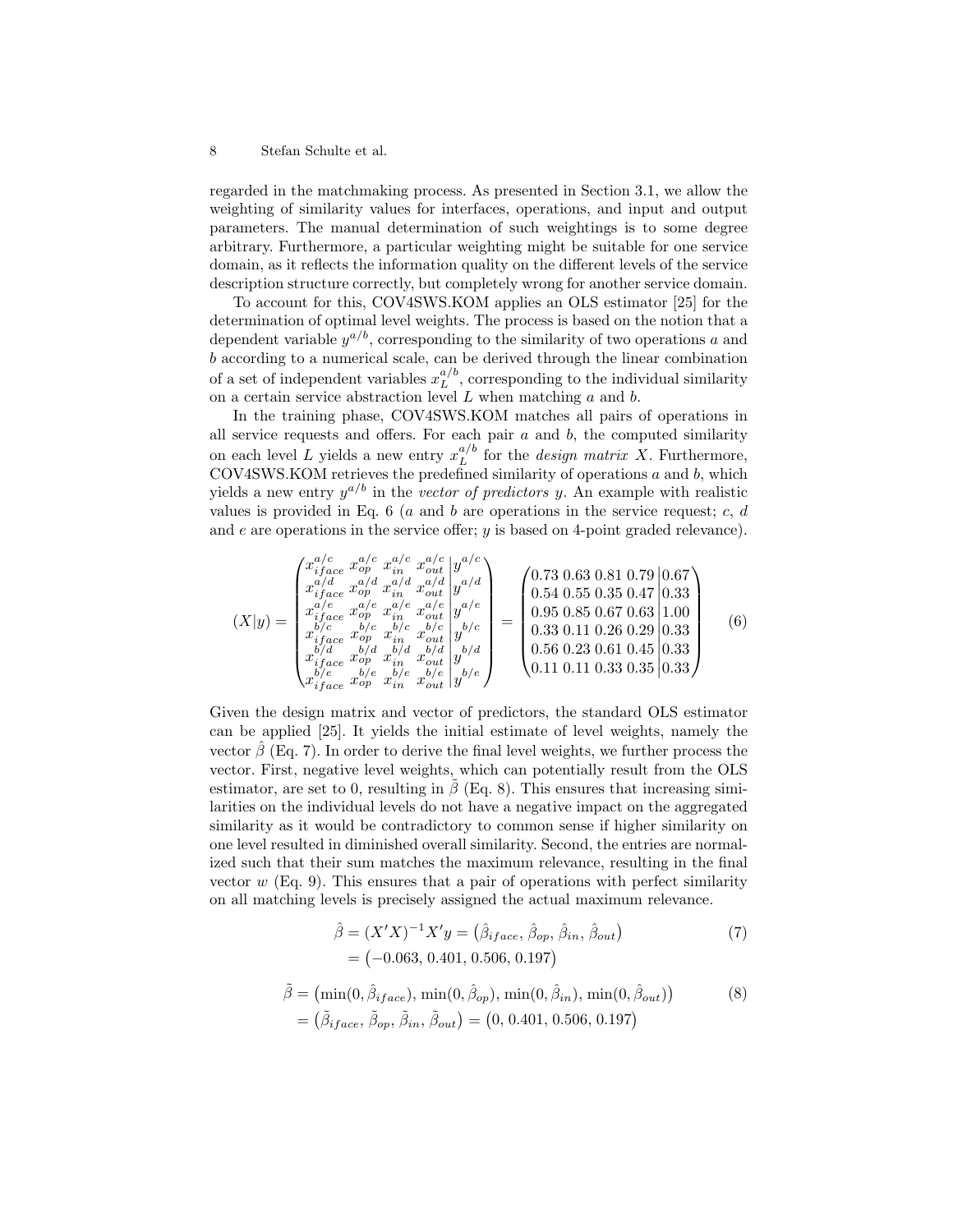Information Quality-aware Matchmaking for Semantic Services 9

$$
w = (\tilde{\beta}_{iface}/s, \tilde{\beta}_{op}/s, \tilde{\beta}_{in}/s, \tilde{\beta}_{out}/s)
$$
  
=  $(w_{iface}, w_{op}, w_{in}, w_{out}) = (0, 0.363, 0.458, 0.178)$   

$$
s = \tilde{\beta}_{iface} + \tilde{\beta}_{op} + \tilde{\beta}_{in} + \tilde{\beta}_{out}
$$
 (9)

To summarize, the essential idea of the OLS estimator is to approximate each level's impact on the overall service matching result, based on the computed similarities for the different matching levels. Thus, the matchmaker can dynamically account for missing or non-discriminatory semantic annotations or syntactic descriptions on certain matching levels. The application of OLS does not inflict the runtime performance of COV4SWS.KOM, because new level weights are only learned offline once new services are added to a repository. In our evaluation involving 42 requests and 1080 offers (cp. Section 4), the learning process can be conducted in the magnitude order of ten milliseconds. In general, with  $n_r$  denoting the number of requests and  $n_o$  denoting the number of offers, the worst-case computational complexity of OLS corresponds to  $\mathcal{O}(n_r * n_o)$ .

# 4 Experimental Evaluation

#### 4.1 Evaluation Setup

The matchmaking approach presented in Section 3 has been implemented in  $COV4SWS.KOM$  using Pellet  $2.0<sup>4</sup>$  as reasoner and JWNL  $1.4<sup>5</sup>$  as interface to WordNet. COV4SWS.KOM is available as part of the XAM4SWS project<sup>6</sup>.

As test data collection, SAWSDL-TC3<sup>7</sup> has been adopted. SAWSDL-TC3 consists of 1080 semantically annotated WSDL 1.1-based Web services, which cover differing domains. The set contains 42 queries. A service request is defined as a service that would perfectly match the request, i.e., requests and offers are both encoded using the same formalism. Furthermore, a binary and graded relevance set for each query is provided which can be used in order to compute IR metrics. As SAWSDL-TC3 is WSDL 1.1-based, it was necessary to convert the test collection to WSDL 2.0, which is the designated service format in the work at hand. For this, a XSLT stylesheet was created<sup>8</sup>, based on a prototypical conversion tool by the W3C<sup>9</sup> . Because the conversion process does not add or remove any semantic or syntactic information, the resulting test collection can serve as a basis for comparison with WSDL 1.1 matchmakers.

In SAWSDL-TC, semantic annotations exist solely at message parameter level. As discussed in Section 3, COV4SWS.KOM incorporates information from the interface, operation, and message parameter levels of SAWSDL. This means

<sup>4</sup> http://clarkparsia.com/pellet/

<sup>5</sup> http://jwordnet.sourceforge.net/

 $^6$ http://projects.semwebcentral.org/projects/xam4sws

 $7$  http://www.semwebcentral.org/projects/sawsdl-tc

 $\frac{8}{3}$  http://www.kom.tu-darmstadt.de/~schulte/wsdl11to20.xsl

 $^9$  http://www.w3.org/2006/02/wsdl11to20.xsl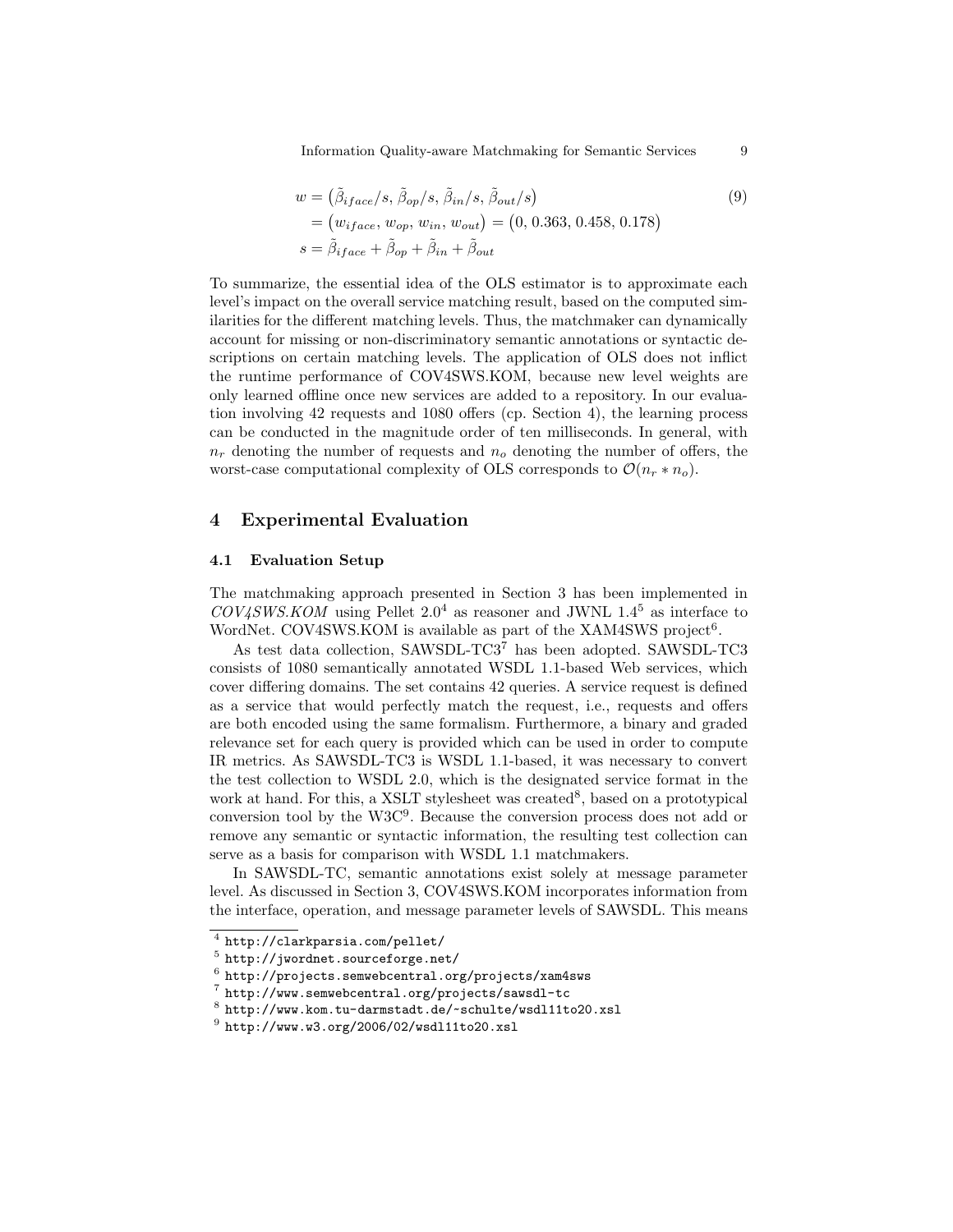that the full potential of COV4SWS.KOM will only be revealed if the annotations address all service abstraction levels. However, SAWSDL-TC is a standard test collection for SWS matchmaking and needs to be employed to accomplish comparability with the results of other approaches. SAWSDL-TC is also used in the International Semantic Service Selection Contest – Performance Evaluation of Semantic Service Matchmakers (S3 Contest) [13], which serves as an annual contest to compare and discuss matchmakers for different service formalisms. Nevertheless, we assess our evaluation to be preliminary. We used  $SME2^{10}$  to compare our results with other state-of-the-art matchmaking algorithms.

We performed evaluation runs using different configurations of our matchmaker; due to space constraints, we will only present the most important evaluation runs in the following. The interested reader can download the XAM4SWS matchmaker project to conduct evaluation runs using different configurations of COV4SWS.KOM. The applied configurations are depicted in Table 1; they make use of different weightings of service abstraction levels on matchmaking results and either apply  $sim_{Resnik}$ ,  $sim_{Lin}$ , or  $sim_{PL}$ , as presented in Section 3.2.

For the OLS-based computation of weightings, the actual weights are identified using k-fold cross-validation [17]. In cross-validation,  $k-1$  partitions of a test data collection are applied for training purposes (i.e., the determination of weights) while the remaining partition is applied for testing purposes (i.e., matchmaking). This is repeated  $k$  times in order to apply every partition in testing; validation results are averaged over all rounds of training and testing. In the example at hand,  $k=42$  since every query and corresponding relevance set from SAWSDL-TC serves as a partition from the service set. The necessary probability values for  $sim_{Resnik}$  and  $sim_{Lin}$  have been calculated based on SAWSDL-TC, i.e., we counted the appearances of semantic concepts in the service collection and derived the probabilities from this observation.

### 4.2 Applied Metrics

In accordance with the procedure in the S3 Contest, we evaluated the IR metrics automatically computed by SME2, namely Average Precision (AP'), Q-Measure  $(Q')$ , and normalized Discounted Cumulative Gain (nDCG') for each configuration of COV4SWS.KOM [13, 21]. While AP' is based on binary relevance, Q' and nDCG' aim at graded relevance. As the apostrophes indicate, all numbers are adapted for incomplete relevance sets, i.e., there may exist relevant services which are not part of the relevance sets [21]. We deliberately refrain from the inclusion of Average Query Response Time (AQRT) in the evaluation results. In our opinion, the characteristics of the computer that is used for evaluation and the utilization of caches renders absolute AQRT figures largely incomparable. However, we refer the interested reader to the summary slides of the 2010 S3 Contest [13]. The summary provides a comparison of multiple matchmakers regarding the criterion of runtime performance and ranks COV4SWS.KOM – along with our other matchmaker, LOG4SWS.KOM [22] (also included in the

 $^{10}$  http://projects.semwebcentral.org/projects/sme2/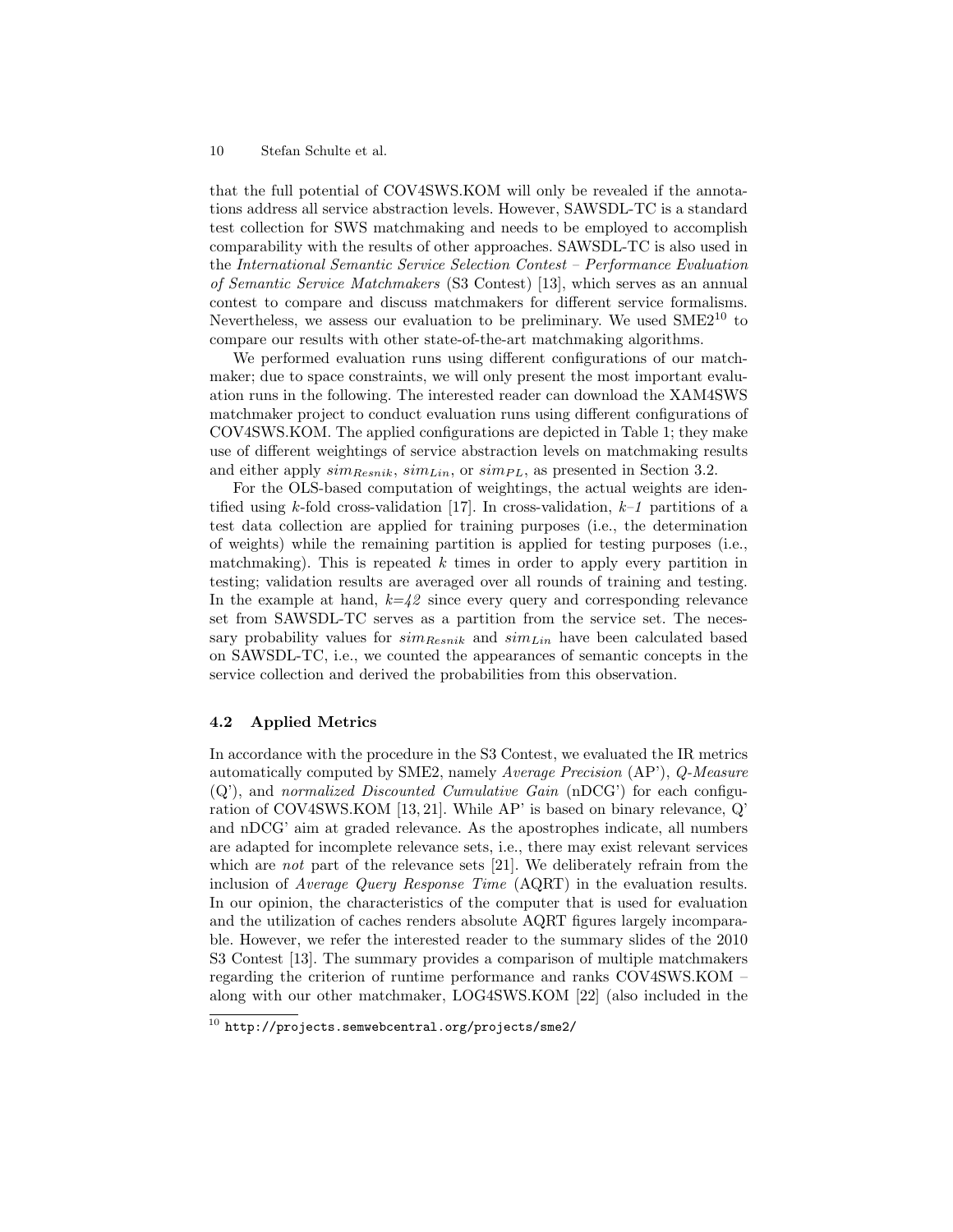| COV4SWS.KOM<br>Version<br>No. | Weighting<br>of<br>Levels | Similarity<br>Metric<br>Applied | AP'   | Ő,          | nDCG' |
|-------------------------------|---------------------------|---------------------------------|-------|-------------|-------|
| 1a                            | 0.0, 0.0, 0.5, 0.5        | $sim_{Lin}$                     | 0.710 | 0.725       | 0.787 |
| 1 <sub>b</sub>                | 0.0, 0.0, 0.5, 0.5        | $\,sim_{Resnik}$                | 0.734 | 0.708       | 0.760 |
| 1c                            | 0.0, 0.0, 0.5, 0.5        | $\sin p_L$                      | 0.755 | 0.770       | 0.828 |
| 2a                            | 0.1, 0.1, 0.4, 0.4        | $sim_{Lin}$                     | 0.784 | 0.806       | 0.873 |
| 2 <sub>b</sub>                | 0.1, 0.1, 0.4, 0.4        | $\frac{sim_{Resnik}}{s}$        | 0.796 | 0.791       | 0.851 |
| 2c                            | 0.1, 0.1, 0.4, 0.4        | $\sin p_L$                      | 0.806 | 0.825       | 0.878 |
| 3a                            | 0.25, 0.25, 0.25, 0.25    | $sim_{Lin}$                     | 0.796 | 0.812       | 0.867 |
| 3b                            | 0.25, 0.25, 0.25, 0.25    | $\,sim_{Resnik}$                | 0.808 | 0.808       | 0.869 |
| 3 <sub>c</sub>                | 0.25, 0.25, 0.25, 0.25    | $\sin p_L$                      | 0.806 | 0.825       | 0.881 |
| 4a                            | OLS-based                 | $sim_{Lin}$                     | 0.801 | 0.802 0.813 | 0.877 |
| 4b                            | OLS-based                 | $\it sim_{Resnik}$              |       | 0.823 0.825 | 0.884 |
| 4c                            | OLS-based                 | $\sin p_L$                      |       | 0.812       | 0.877 |

Table 1. Summary of Evaluation Results for COV4SWS.KOM

XAM4SWS project) – as the fastest contestant in the SAWSDL track. This can be traced back to the caching mechanisms applied (cp. Section 3.2).

#### 4.3 Results and Discussion

Table 1 shows the evaluation results for the above mentioned configurations of COV4SWS.KOM. The evaluation led to somewhat heterogeneous results. Nevertheless, it is possible to derive some very important conclusions. If we compare the single similarity metrics,  $sim_{Lin}$  provides mostly better results than  $sim_{Resnik}$  for Versions 1 and 2; results for Version 3 are similar with a difference smaller than 0.01. For these three versions,  $simp<sub>L</sub>$  leads to the overall best results. Regarding the different versions, the signature-based Version 1 exhibits the worst results with respect to the metrics depicted in Table 1. The integration of similarity values from all service abstraction levels in Versions 2 to 4 clearly leads to an improvement of matchmaking results. Version 3 features better results than Version 2, i.e., the higher the weights for the interface and operation levels, the better the evaluation results. This shows that syntactically described service components make a very important contribution to the overall discovery results. Apart from  $simp_L$ , the OLS-based Version 4 exhibits the best evaluation results, including the best overall results in Version 4b. Regarding  $simp_L$ , the differences between Versions 2c, 3c, and 4c, are not significant.

Figure 2 shows the  $sim_{Resnik}$ -based versions (apart from Version 1b) performing quite similar over all recall levels. However, Version 4b provides better precision for recall levels 0.2-0.55, thus explaining the better results for this version. Figure 2 also shows very nicely that the inclusion of information from all service abstraction levels leads to improvements of results on all recall levels.

We have also compared COV4SWS.KOM with the most relevant contestants from the S3 Contest 2010, i.e.,  $[8, 11-13, 19, 22]$ . The evaluation results of these matchmakers are depicted in Table 2. Apart from the AP', our own matchmakers LOG4SWS.KOM and COV4SWS.KOM provide the best results of all current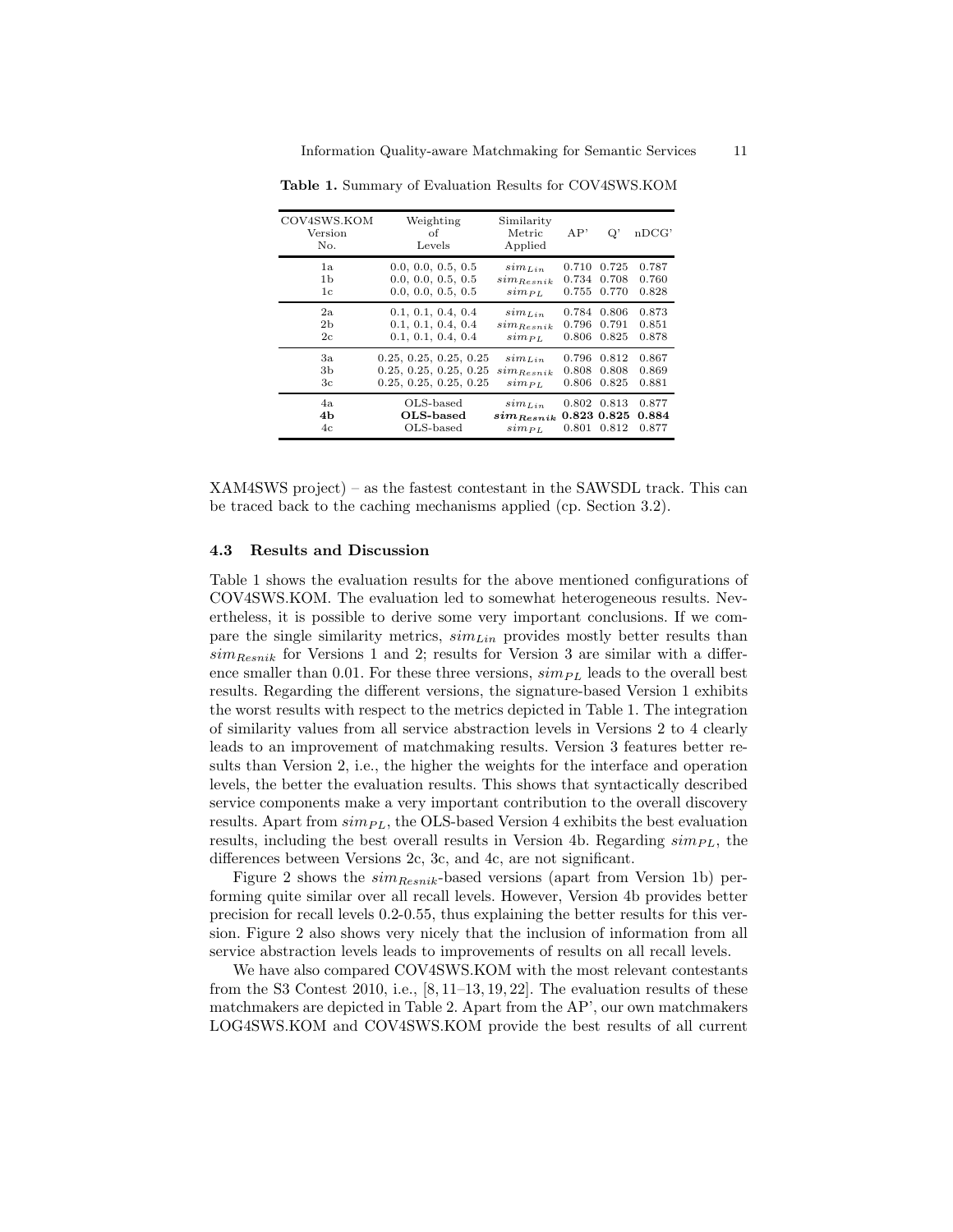

Fig. 2. Recall-Precision-Curves for  $sim_{Resnik}$ -based Versions

SAWSDL matchmakers. Based on a Friedman test (with a level of significance of  $p=0.05$  [12], the differences for Q' and nDCG' for LOG4SWS.KOM and COV4SWS.KOM are not significant. Hence, the performance of LOG4SWS.KOM and COV4SWS.KOM regarding graded relevance sets (which are currently the state-of-the-art to assess retrieval algorithms in the IR community [21]), is estimated to be equal. So, we were able to show that the automatic adaptation provided by COV4SWS.KOM does provide very competitive matchmaking results: The matchmaker presented in this paper is one of the two current top matchmakers with regard to the evaluated IR metrics and provides an adaptation based on the provided information quality on different service abstraction levels. The latter is a feature not offered by other matchmakers.

Finally, we want to discuss the quantitative specifics of COV4SWS.KOM: There are two major differences between common matchmakers and the work at hand. First, semantic matchmaking is usually based on subsumption matching as presented by Paolucci et al. [18]. This approach applies DoMs for discrete elements in a service description and defines the minimum DoM found as the overall service (or operation) DoM. This leads to quite a coarse-grained, discrete scale of possible service DoMs. In order to further rank service offers based on

Table 2. Comparison of COV4SWS.KOM with State-of-the-Art Matchmakers

| Matchmakers                                                                                                                      | AP' | O, | nDCG'                                                                            |
|----------------------------------------------------------------------------------------------------------------------------------|-----|----|----------------------------------------------------------------------------------|
| COV4SWS.KOM (Version 4b) 0.823 0.825 0.884<br>LOG4SWS.KOM [13, 22]<br>iSeM [11, 13]<br>SAWSDL-MX1 [12, 13]<br>iMatcher $[8, 13]$ |     |    | 0.837 0.851 0.896<br>0.842 0.762 0.803<br>0.747 0.767 0.839<br>0.764 0.784 0.855 |
| <b>URBE</b> [13, 19]                                                                                                             |     |    | 0.749 0.777 0.850                                                                |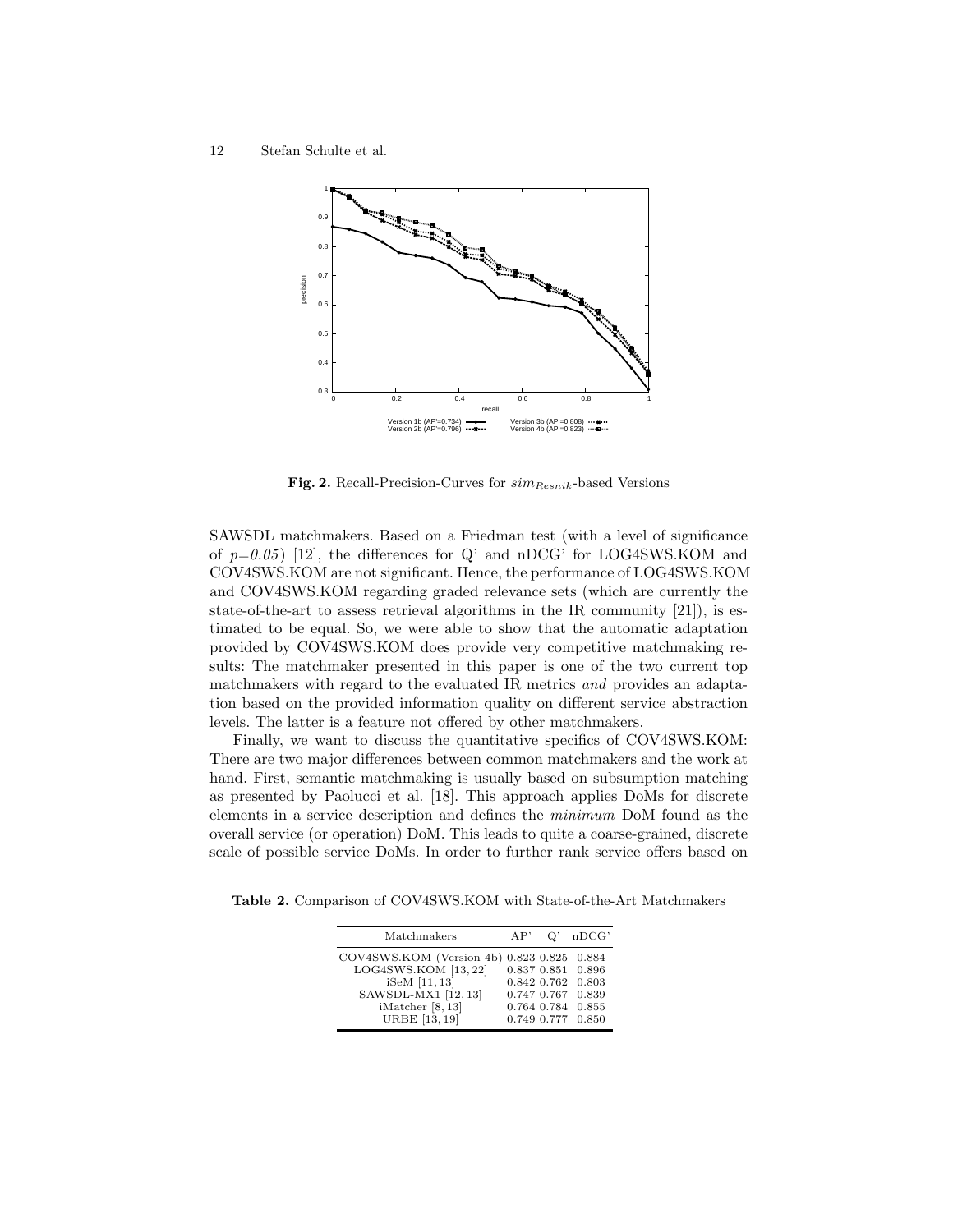a service request, additional techniques like text similarity need to be applied. In contrast, COV4SWS.KOM applies a continuous scale which allows a more fine-grained evaluation and ranking of services.

Second, we included an information quality-aware adaptation mechanism. The application of OLS in order to determine to which degree a particular service description level should influence the matchmaking results is an intuitive approach to adapt a matchmaker to a particular service domain. With linear regression analysis it is possible to determine which part(s) of a service level description should be weighted to a disproportionately small or large extent while achieving excellent evaluation results.

Summarized, the evaluation results show that adaptation based on information quality and the usage of metrics which are usually employed to determine semantic relatedness between concepts in ontologies is a promising strategy in order to improve ontology-based matchmaking results.

# 5 Related Work

Since the seminal paper of Paolucci et al. [18], a large number of different matchmaking approaches has been proposed. In the following, we will consider adaptive matchmakers for SAWSDL, which today provide the best results in terms of IR metrics. For a broader discussion, we refer to Klusch et al. – according to their classification, COV4SWS.KOM classifies as an adaptive and non-logic-based semantic matchmaker [9, 13].

iMatcher applies an adaptive approach to service matchmaking by learning different weightings of linguistic-based similarity measures  $[8, 13]$ . *iSeM* is an adaptive and hybrid semantic service matchmaker which combines matching of the service signature and the service specification [11]. Regarding the former, strict and approximated logical matching are applied, regarding the latter, a stateless, logical plug-in matching is deployed. In SAWSDL-MX, three kinds of filtering, based on logic, textual information, and structure are applied; the matchmaker adaptively learns the optimal aggregation of those measures using a given set of services [12]. Notably, COV4SWS.KOM and SAWSDL-MX/iSeM have been developed completely independently. URBE calculates the syntactic or semantic similarity between inputs and outputs [19]. Furthermore, the similarity between the associated XSD data types for a given pair of inputs or outputs is calculated based on predefined values. Weights may be determined manually.

In our former work, we have presented  $LOG/3W.S.KOM$ , which is also a matchmaker for service formalisms like SAWSDL and hRESTS [14, 22]. This matchmaker shares some features with COV4SWS.KOM, especially the fallback strategy and the operations-focused matching approach.

However, LOG4SWS.KOM applies a completely different strategy to assess the similarity of service components, as the matchmaker is based on logic-based DoMs respectively their numerical equivalents. Most importantly, an automatic adaptation to different qualities of syntactic and semantic information on different service abstraction levels is not arranged for.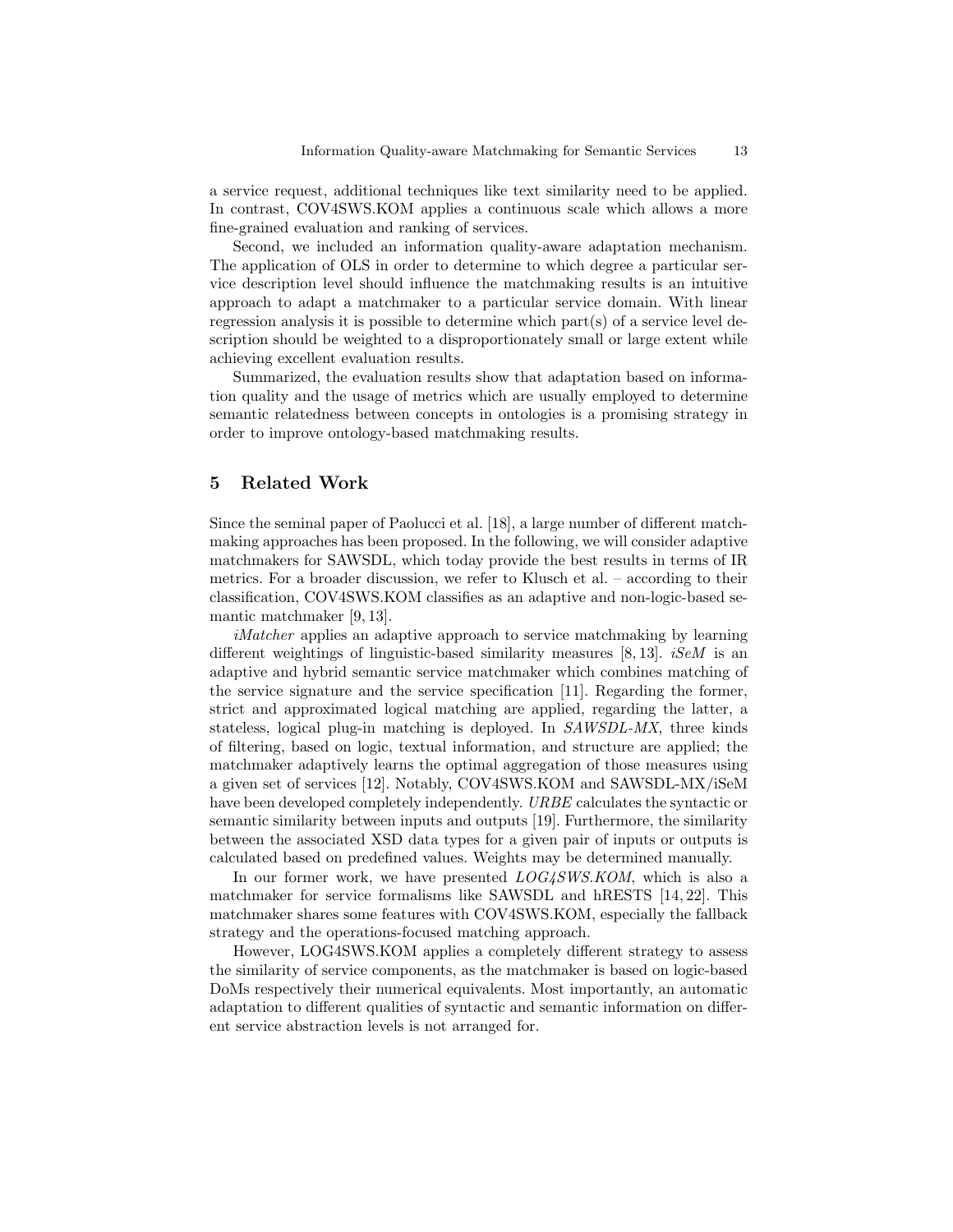To the best of our knowledge, COV4SWS.KOM is the first matchmaker to apply an adaptation mechanism not aiming at the filtering but on the service description structure. Other matchmakers adapt their behavior by learning how to optimally aggregate different semantic matching filters, but are nevertheless bound to particular presumptions regarding the quality of semantic and syntactic information given on the different levels of the service description. The biggest advantage of COV4SWS.KOM is the direct adaptation to information quality of descriptions on the different service abstraction levels. This feature is so far unprecedented within service matchmaking and allows the automated adaptation and application of COV4SWS.KOM within different service domains. In contrast, other matchmakers might be only applicable in these service domains matching the needs of the matchmaker regarding the provided syntactic and semantic information on every service abstraction level.

# 6 Conclusion

In this paper, we proposed an information quality-aware approach to service matchmaking. Through the adaptation to different degrees of impact on single service abstraction levels, it is possible to adapt our matchmaker to different service domains. For this, we discussed the usage of similarity metrics from the field of information theory and the OLS-based adaptation of the matchmaking process regarding the quality of semantic and syntactic information on different service abstraction levels. We evaluated different versions of the corresponding matchmaker COV4SWS.KOM for SAWSDL. The combination of operationsfocused matching, similarity metrics from the field of information theory, and self-adaptation based on the weights of different service abstraction levels led to top evaluation results regarding IR metrics.

Acknowledgements. This work is supported in part by the E-Finance Lab e. V., Frankfurt am Main, Germany (www.efinancelab.de).

# References

- 1. Baader, F., Nutt, W.: Basic Description Logics. In: The Description Logic Handbook: Theory, Implementation and Applications, chap. 2, pp. 47–100. Cambridge University Press (2003)
- 2. Bellur, U., Kulkarni, R.: Improved Matchmaking Algorithm for Semantic Web Services Based on Bipartite Graph Matching. In: 2007 IEEE International Conference on Web Services. pp. 86–93 (2007)
- 3. Booth, D., Liu, C.K. (eds.): Web Service Description Language (WSDL) Version 2.0 Part 0: Primer. W3C Recommendation (June 2007)
- 4. Bourgeois, F., Lassalle, J.C.: An extension of the Munkres algorithm for the assignment problem to rectangular matrices. Communications of the ACM 14(12), 802–804 (1971)
- 5. Budanitsky, A., Hirst, G.: Evaluating WordNet-based Measures of Lexical Semantic Relatedness. Computational Linguistics 32(1), 13–47 (2006)